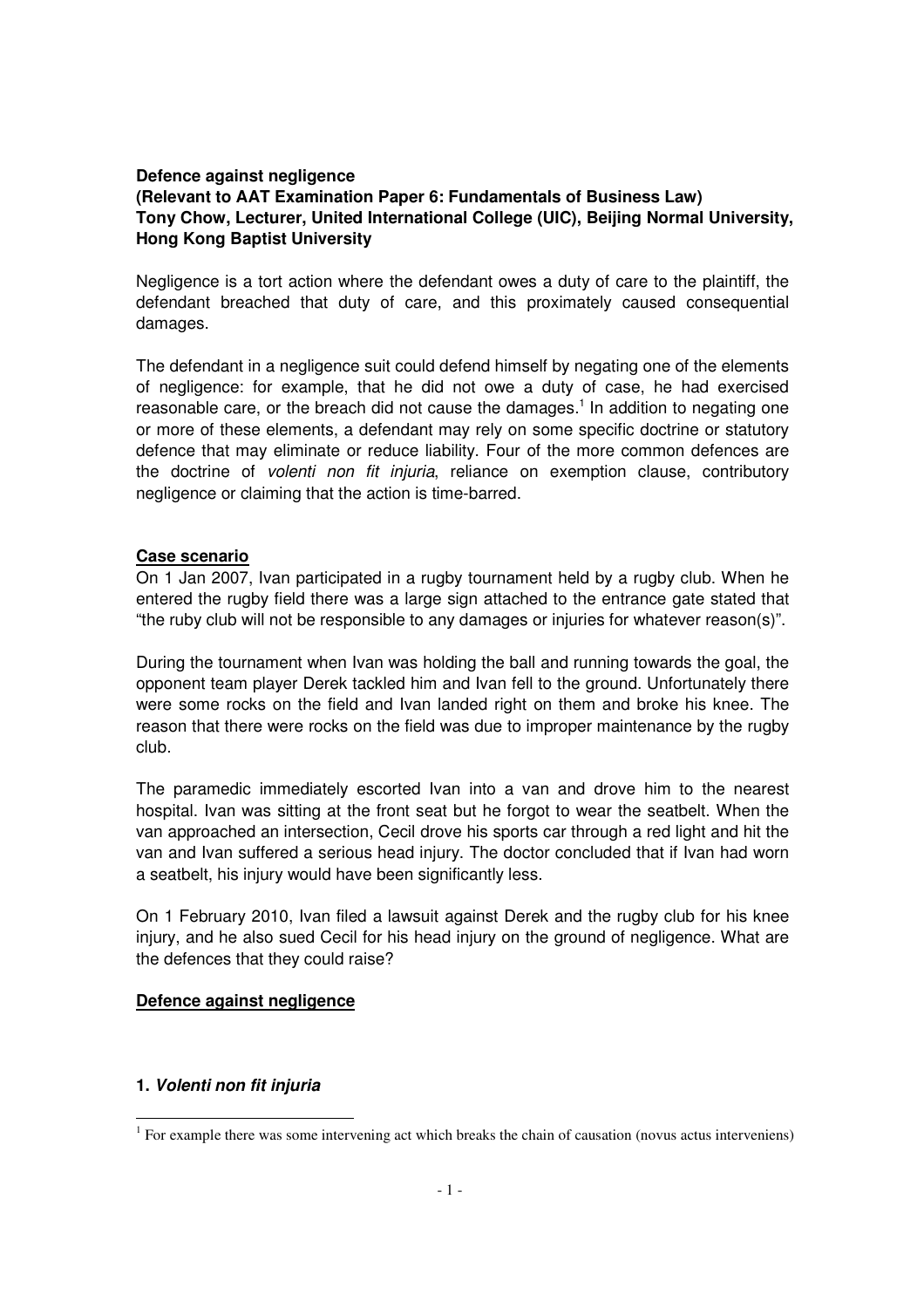# Derek

Derek could raise the defence of volenti non fit injuria (or "voluntary assumption of risk") It is a complete defence; if pled successfully, Derek will not be liable for Ivan's keen injury. The basis of this defence is that a person who consents to an activity which is associated with a risk of injury should not be able to hold responsible the person who caused that injury. By participating in the rugby tournament, Ivan by implication consented to the normal risks inherent in the game<sup>2</sup> such as being tackled.

In order to raise this defence:

- Ivan must have had full knowledge of the risk and also appreciated the nature and the extent of the risk $3$
- Ivan must have consented to the exact nature and degree of that  $risk^4$
- Ivan must consented to the risk under his own free will<sup>5</sup>

In Derek's case, the above requirements seems to have been satisfied unless Derek did not play the game according to the rules, as this would have exceeded the degree of risk that Ivan consented to.

### The rugby club

The rugby club may not be able to claim the defence of *volenti non fit injuria* since Ivan did not expect a properly managed football field would have dangerous objects (such as rocks) in it. Being injured due to rocks on the pitch is not the type of risk that a rugby player is willing to assume.

## **2. Reliance of exemption clause**

## The rugby club

There was a large sign attached on the entrance gate stated that "the ruby club will not be responsible to any damages or injuries for whatever reason(s)" but the club cannot rely on this exemption clause to exclude liability. In this case, the club was negligent by failing to clean up the rocks which caused Ivan's knee injury. Under section 7(1) of the Control of Exemption Clauses Ordinance (Cap 71), any death or injury resulting from negligence cannot be contracted out by reference to contract clauses.

In addition to the statutory restriction, under common law, when the exemption clause was written in a document which does not require a signature<sup>6</sup> but merely posted, the exemption clause will not be effective unless the following requirements are satisfied:

 2 *Simms v Leigh Rugby Football Club* [1969] 2 All ER 923

<sup>3</sup> *Osborne v London & North Western Railway Co* (1888) 21 QBD 220

<sup>4</sup> Ibid

<sup>5</sup> *Smith v Charles Baker & Sons* [1891] AC 325 (HL)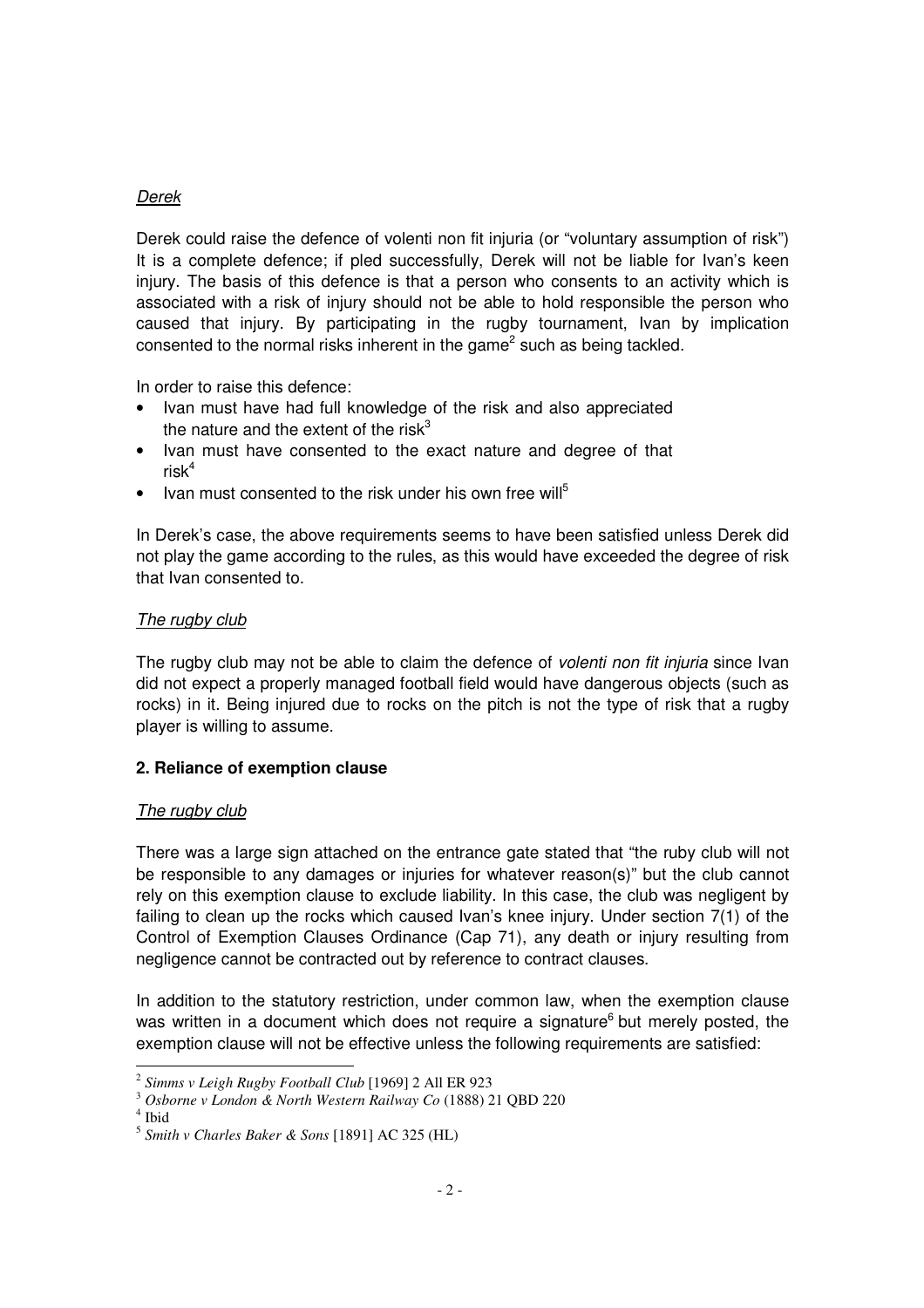- The exemption clause maker must give reasonable and sufficient notice<sup>7</sup> to draw the attention of the claimant to the exemption clauses contained in the document.<sup>8</sup>
- The greater the exemption, the greater the degree of notice required. $9$
- The document which contained the exemption clause must be an integral part of the contract:<sup>10</sup> therefore the notice must be shown to the injured person before he accepts the contract or at a time when he can reject the contract.<sup>11</sup> For example, an exemption clause will be ineffective if it were posted inside a car park where the contract was already formed at the entrance gate when the driver took the car park ticket from the ticket machine. In Ivan's case, by the time he saw the notice it may have been too late for him to withdraw from the tournament.

## **3. Contributory negligence**

## Cecil

l

Cecil may be able to plea the defence of contributory negligence in relation to Ivan's head injury as part of the injury was caused by Ivan's failure to wear a seatbelt.

Under section 21 of the Law Amendment and Reform (Consolidation) Ordinance (Cap 23):

"Where any person suffers damage as the result partly of his own fault and partly of the fault of any other person or persons, a claim in respect of that damage shall not be defeated by reason of the fault of the person suffering the damage, but the damages recoverable in respect thereof shall be reduced to such extent as the court thinks just and equitable having regard to the claimant's share in the responsibility for the damage"

Applying the above statutory provision to Cecil's case, if the expert evidence indicates that Ivan's head injury would have been considerably reduced if he had worn a seatbelt then the court would reduce the award of damages to a fair proportion on an just and equitable basis.<sup>12</sup>

<sup>&</sup>lt;sup>6</sup> For example, a notice sign, bulletin board, a poster on the wall or an entrance ticket.

 $<sup>7</sup>$  For example, the size of the notice sign must be large and it must be displayed at a conspicuous spot; the</sup> words in the sign must be dark, bold or underlined.

<sup>8</sup> *Parker v South Eastern Railway Co.* (1887) 2 CPD 416

<sup>&</sup>lt;sup>9</sup> In Ivan's case, the rugby club wished to exempt itself from all liabilities in the rugby field for any reason so the exemption is wide ranging and therefore the notice board must be very large.

<sup>10</sup> *Victoria Laundry (Windsor) Ltd v Newman Industries Ltd* (1949) 2 KB 528 <sup>11</sup> *Thornton v Shoe Lane Parking Ltd*. (1971) 2 QB 163

<sup>&</sup>lt;sup>12</sup> In *Froom v Butcher* [1976] 1 QB 286, the court suggest the damages should be reduced by 15% - 25% for failing to wear a seatbelt. This case was referred to in *Tsoi Kwok Kuen v. Chan Wah Hin* HCPI1019/2005 and the award of damages was reduced by 20% for failing to wear a seatbelt.